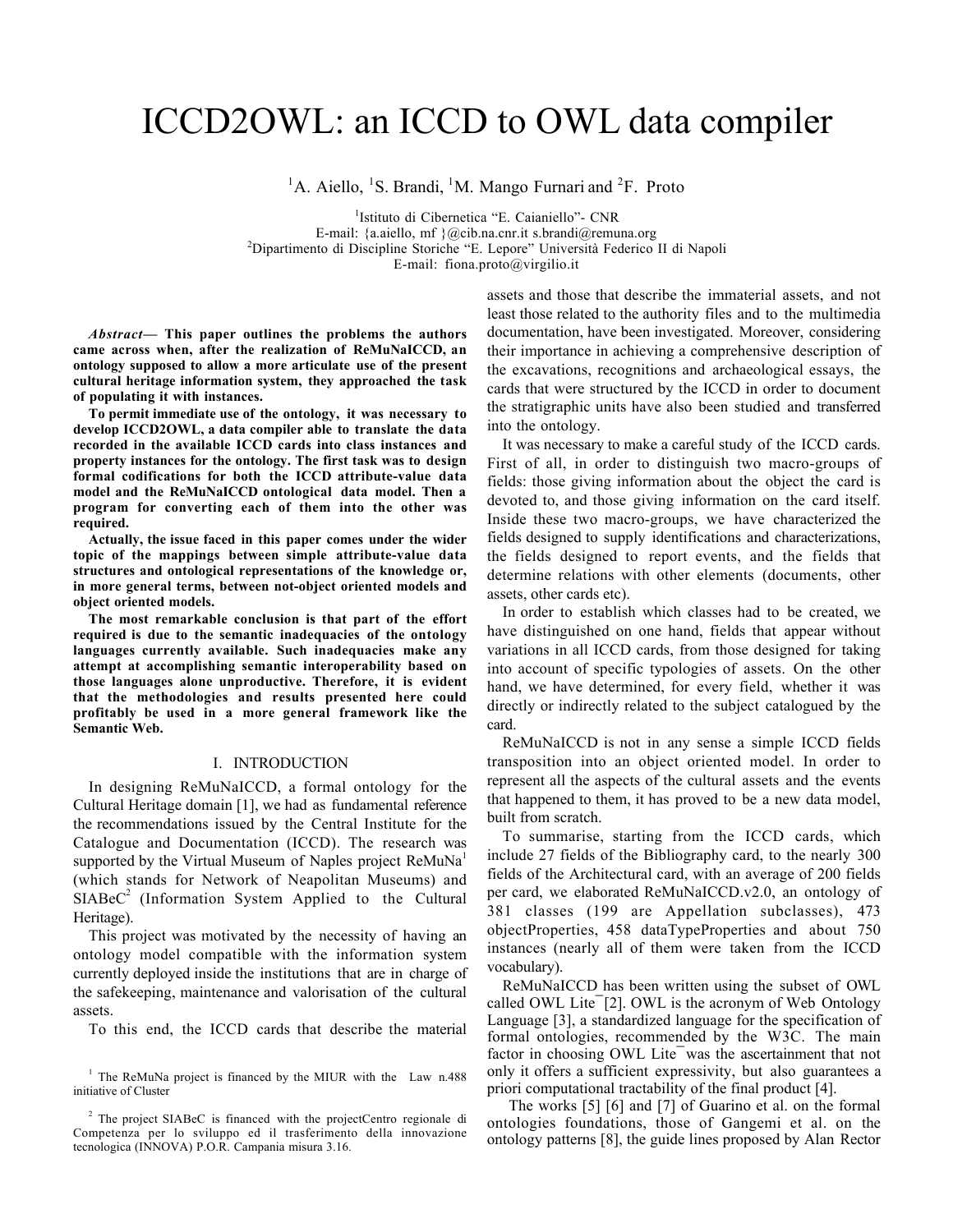et al. [9] and the newest experiences reported online by the OEP [10], have strongly influenced the development of our ontology.

Since the start of our activities in this field, we have used Protégé as the only tool for editing our ontologies. Protégé is a free, open source ontology editor and knowledge base framework [11] [12]. Furthermore, we directly linked Protégé and the system Sesame [13] [14] for the exchange of ontologies through the Internet, by means of a plug-in [15] produced inside the project ReMuNa [16].

In section II, we introduce the main features of the ontological model: the uppermost components of the class hierarchy and the fundamental ontology pattern. Section III gives the basis for the development of the compiler. In the first subsection, the input and the output data models are compared; in the second subsection, it is explained how to use the Historicism Pattern in order to get "Conceptual Translations". Section IV, in five subsections, describes the formalisms adopted in order to a) serialize the ontology patterns, b) identify the instances, c) codify the classes, d) use global variables, and e) define a configuration file. Section V outlines the processes that the compiler performs when translating ICCD to ReMuNaICCD and viceversa. In Section VI, some conclusions are summarized and a question is asked: aren't the current ontologies' formalizations absolutely inadequate for solving the problem of semantic interoperability?

# II. THE ONTOLOGICAL MODEL

The ontology ReMuNaICCD has been built taking account of the most common top-level ontologies, in particular DOLCE [17] and ICOM/CIDOC-CRM [18]. Here, we introduce only a small part of the ReMuNaICCD classes and properties, just those that are involved in the topic dealt with in this paper.

The root of the classes' hierarchy is the class **Entity**. It is the class that represents the universe we are interested in and is articulated in two radically different subclasses (Fig. 1):

**Concrete**: the more general class that comprises all the concepts that model the domain that we have to analyze and to formally represent.



Fig. 1. The ReMuNaICCD's top-level ontology

**Appellation**: the root of the dictionaries that were created and are controlled by third parties, whose semantics remains alien to ReMuNaICCD.Concrete is divided into three disjoint subclasses:

The **Endurant**, i.e. the class of the subjects/objects represented by abstracting them from all possible contingent considerations, namely, attributes and relations that are understandable if and only if they make reference to certain specific space-time contexts.

The **Perdurant**, the class of the observations in which the subjects/objects emerge in a given space-time context, and exhibit a set of attributes and relations that are specific to that context.

The **Space-Time Region**, the class that models the space and time where the observations are detected.

Besides the subsumption relation, that determines the classes' hierarchy, in an ontology, classes are interlinked through a network of specific relations that formalizes not only the individual meaning of each class but also, and more interestingly, the meaning of their staying together.

It has been discovered by Gangemi et al. [8], that some not trivial "conceptual structures" of the domain prove to be represented by "semantically autonomous" clusters inside the ontological network, each involving many classes and many properties, and sometimes even meta-properties (properties of properties). Those "conceptual structures" are totally lost when the ontology is coded using the currently available languages for ontology, namely RDF/RDFS and OWL. Indeed, those languages do not offer any syntactical constructs that permit the representation of ontological substructures, and even less the essential accompanying instructions for their use. Currently, ontologies are represented as oriented graphs in which the nodes represent the classes and the arcs represent the properties. Therefore, any "conceptual structure" relevant to the domain will be represented by some pattern of connected node-arc-node triples abstracted from the whole graph. Actually, ontology patterns, made of classes and correlating properties, constitute an optimal instrument for highlighting common features and for generalizing complex relationships or decomposing them in their constitutive elements.

The Historicism Pattern illustrated in Fig. 2 gives the most important conceptual structure in the ontology ReMuNaICCD. It shows how the various kinds of historical reports are represented in terms of the fundamental classes, i.e. **Endurant**, **Perdurant**, and **Space-Time Region** and some sub properties of **comprises**, the most general objectProperty that formalizes the specific tools for performing the analysis of **Concrete**.

In this ontology pattern, **Participation**, a subclass of **Perdurant**, plays the role of the basic atomic module by means of which all the classes representing the various kinds of historical reports can be built. The constructors are some (non-transitive) sub properties of **comprises**. **Participation** formalizes the observation of a single object (**has\_present = Endurant**) while it plays a certain role (**has\_role = Role**), in participating in an elementary interaction (**participates\_in = History\_Fragment**), at a certain place and time (**has\_space-time\_location = Space-Time\_Region)**.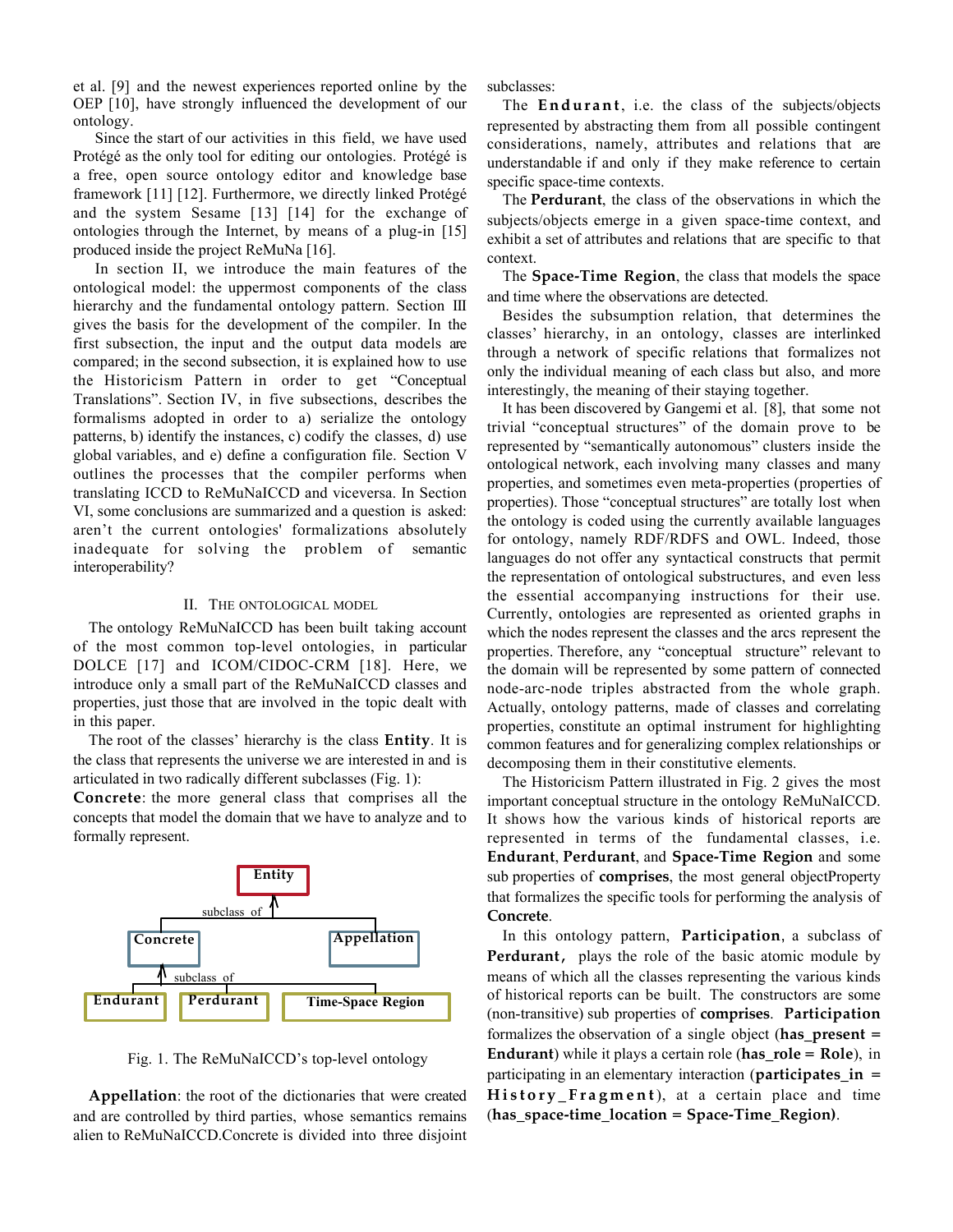

Fig. 2. The Historicism Pattern

**Participation** has a particular role because, through the primitive relation **has\_present**, it embeds the Endurant into the space-time context ("**Endurant present\_in Perdurant"**). Indeed, **Participation** is the class that binds the single Endurant to the attribute and the relation (i.e. the properties **has\_role** and **participates\_in**) that describe its manifestation in the specific space-time context indicated by **has\_space-time\_location**.

The class **History\_Fragment**, a subclass of **Perdurant**, models the interactions. Namely, two or more instances of Participation are connected by the property **participates\_in** to the same instance of **History\_Fragment**: the **Endurant**s that are **present\_in** those **Participation**s are intended to interact with each other playing the roles indicated inside their respective **Participation**s**.**

The class **Historical\_Event** models observations which are more complex than the single **History\_Fragment**; many **History\_Fragment**s can be composed in a single **Historical\_Event** through the property **is\_report\_of** and its inverse **has\_report**.

Finally, every entity comprising whatever number of **Historical\_Event**s is defined as **Historical\_Period**.

The Historicism Pattern, through the property **role** of the class **Participation** and the property **type**, defined for any **Concrete**, can describe the conceptual structure of any kind of historical report, even reports which are much more complex than those codified by the ICCD schema.

# III. FROM ICCD TO REMUNAICCD

### *A. Comparing the two data models*

As already mentioned, the ICCD format<sup>3</sup> consists of a

<sup>3</sup> The technical specifications can be found at http://www.iccd.beniculturali.it/standard/

sequence of attribute-value pairs concerning the Cultural Heritage. The admissible values of the attributes depend on the cultural asset in question. In any case, the assignment of values to attribute is not always compulsory, just as repeated assignments of single independent values or groups of values can be permitted.

Actually, the technical specifications of the ICCD, i.e. the sequential file format, and its intrinsic characteristics, i.e. the arbitrariness of the number of the fields and the presence of functional dependences among the fields, mean that the results already reported in the literature, like many concerning relational databases, are irrelevant, making it necessary to start again from scratch.

The ontological structure described in the previous paragraph constitutes the basic skeleton of ReMuNaICCD. That structure was enriched with classes, properties and instances deduced by the various segments (paragraphs, fields and subfields) of which the ICCD cards are made up.

It must be remarked that, the modalities for determining the relations in the ICCD schema are radically different from those used in the ontological model. An example of this can be given by comparing the modalities that the two models adopt in order to deal with the relationship between the subjects/objects and the events to which they participate.

Let us consider a subject "X" that carries out one of the following two functions:

(a), the function of a scientific director in a survey which enabled the finding of a good " $\alpha$ "

(b), the function of a collaborator responsible for compiling an ICCD card of the good " $\alpha$ "

then, according to the ICCD data model:

in the case (a), the name of the subject "X" has to be reported in the simple fields of the ICCD card of the good " $\alpha$ ", which refer to the Scientific Director of the Survey, which have enabled the finding of the good " $\alpha$ ";

in the case (b), the name of "X" has to be reported in the fields that refer to the Collaborator responsible for the compilation of the ICCD card.

In ReMuNaICCD, instead,

in the case (a), the subject "X" is an instance of **Person**, **present\_in**, an instance of **Participation**, with the attribute **role** set to **Scientific\_Director**; that instance of **Participation participates\_in** an instance of **History\_Fragment** that is **report\_of** an instance of **Survey** (subclass of **Historical\_Event**);

in the case b), the subject "X" is an instance of **Person** that, **present\_in** a **Participation** with the **role** of **Collaborator**, **participates\_in** an instance of **History\_Fragment** of the type **Compilation\_of\_ICCD\_ card**

#### *B. The Conceptual Translations*

After the foregoing analysis, which showed the basic conceptual elements of the ICCD recommendations, a complex re-composition process becomes necessary. Firstly,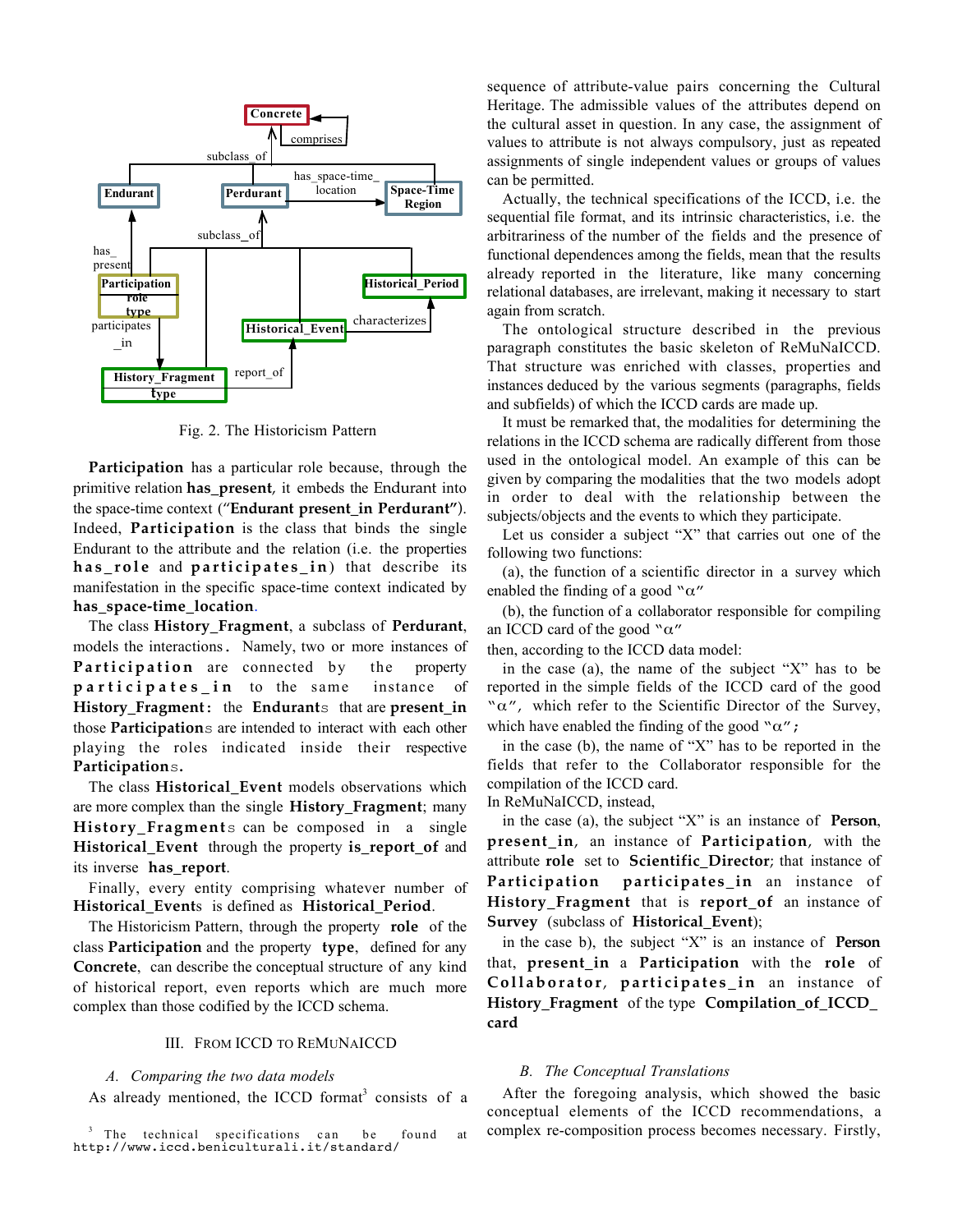we must find the correspondences between every ICCD field and the elements that constitute our ontology. Then, every segment of the ICCD cards must be associated with some ontology pattern that connects "semantically" its ontological representative to the class describing the card's main subject.

Therefore, we need to design some formal languages (XML documents) that enable us to express: a) the correspondences 'ICCD field – ontology element', b) the ontology patterns, and c) how the compiler must use the previous data so that the mechanical translation of an ICCD card into classes, properties and instances, does in fact lead to the expected codifications.

To give an example of this process, let us consider the card for the archaeological find (RA) and its structured field reserved to the restoration data. An archaeological find, reported in the card RA is dealt with by ReMuNaICCD as an instance of the class **Archaeological\_Find** (subclass of **Endurant**), while a report about a restoration is dealt with as an instance of **Restoration** , a subclass of **History\_Fragment**. The ontology pattern instance shown in Fig.3 describes how **Archaeological\_Find** instances are related to the ontological correspondents of the ICCD fields devoted to restorations: RSTD (date), RSTS (situation), RSTE (responsible agency), RSTN (operator) and RSTR (financing agency).



Fig. 3. Example of Historicism Pattern instance

Of course, in the graph, the boxes represent instances: the upper part of each box contains the name of the instance's class and the lower part contains the name of the instance (in the case of **Restoration**, the value **SituationY** of the property **situation** is also reported).

To transfer the contents of the fields RSTD, RSTS, RSTE,

RSTN and RSTR, the data compiler has to build the instances represented by the red boxes and, at the same time, implement the mapping given in Table 1: the contents of the fields in the first column become the values indicated in the second column (references are made using the same symbols as Fig. 3); the third column gives the classes of the instances related to the values referenced in the second column. The other boxes in the pattern represent either built-in instances (in yellow) or instances (in black) that transpire from the translation of other ICCD fields.

| <b>ICCD</b> | Instance name     | <b>Instance Class</b>   |
|-------------|-------------------|-------------------------|
| field       | or property value | or property             |
| <b>RSTD</b> | TR                | <b>Time Region</b>      |
| <b>RSTS</b> | situation(of v2)  | <b>Situation</b>        |
|             |                   | (of Restoration)        |
| <b>RSTE</b> | v4                | <b>Juridical Person</b> |
| <b>RSTN</b> | v 5               | <b>Physical Person</b>  |

Table 1. Mapping ICCD fields vs ontological elements

# IV. AN OUTLINE OF THE ICCD2OWL FORMALISM.

# *A. The pattern's serialization*

To make a codification which is machine-understandable, we serialized all the patterns and all the rules concerning the matchings into XML documents.

In order to optimize the reuse, patterns and fields are defined separately.

|              | $\langle \text{iccd} \rangle$               |
|--------------|---------------------------------------------|
| Binding      | <bind></bind>                               |
| ICCD field/  | <field>RSTE</field>                         |
| Pattern      | <pattern> Arch Find-Jur Pers-name</pattern> |
|              |                                             |
|              | <bind></bind>                               |
| Binding      | <param/> v1                                 |
| Parameter/   | <value>"Restored object"</value>            |
| value        |                                             |
|              | <bind></bind>                               |
|              | <param/> v2                                 |
|              | <value>"Restoration"</value>                |
|              |                                             |
|              | <bind></bind>                               |
|              | <param/> v3                                 |
|              | <value>"Financial Support"</value>          |
|              |                                             |
|              | <bind></bind>                               |
|              | <param/> v4                                 |
|              | <value>@@RSTE@@</value>                     |
|              |                                             |
| Start Class  | <class>Archaeological Find</class>          |
| Condition:   | <condition></condition>                     |
|              | <contains></contains>                       |
| $TSK = "RA"$ | <field>TSK</field>                          |
|              | <value>"RA"</value>                         |
|              |                                             |
|              |                                             |
|              |                                             |
|              |                                             |

Table 2. Example of ICCD field/Pattern binding

The patterns are referable by unique assigned identifiers so that each ICCD field can be bound to one or more precise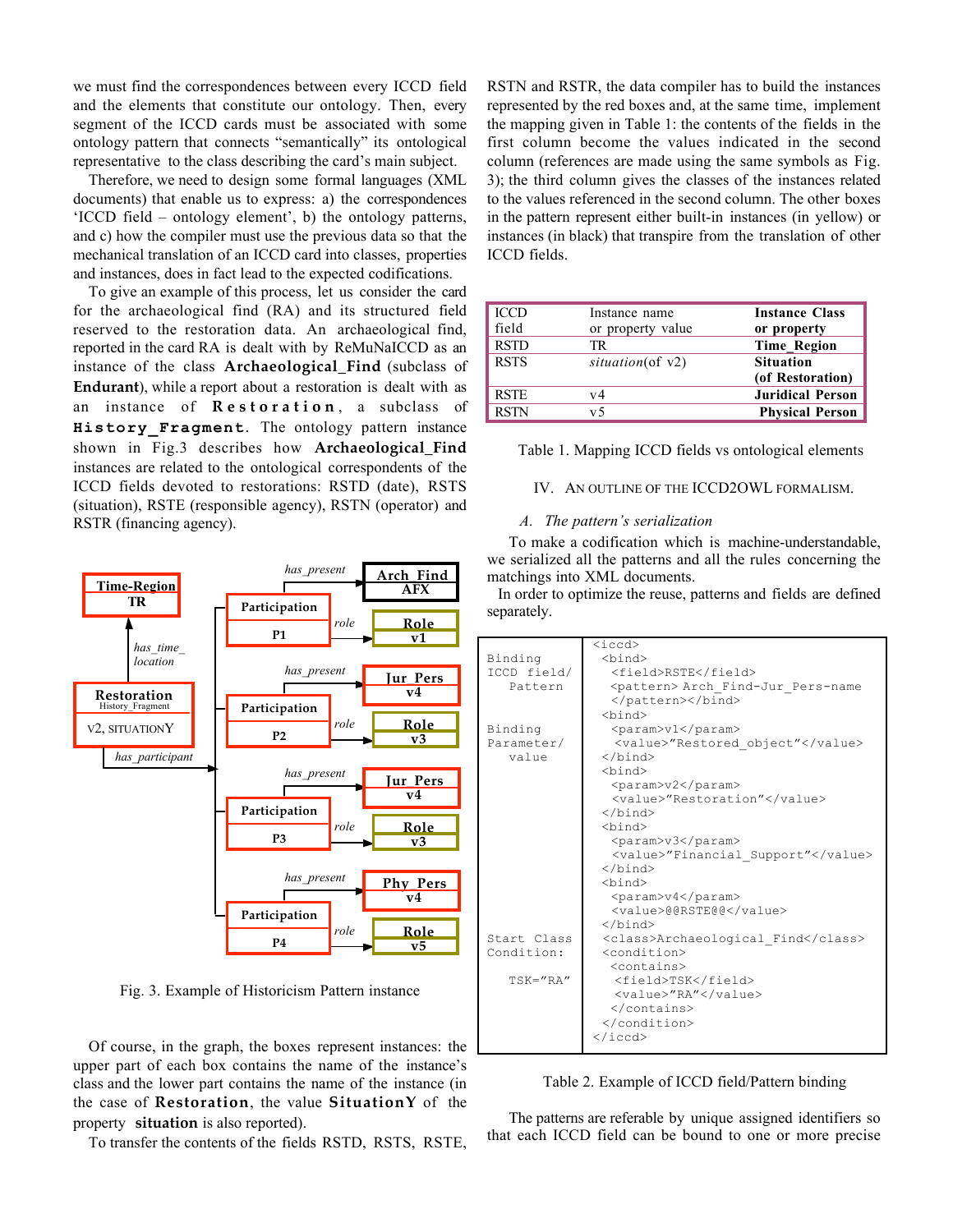patterns. Moreover, since the same ICCD field can be bound to different patterns, depending on the context, our formalism also considers even the possibility of declaring parameters as well as conditions on the choice of the bindings.

For example, inside the ICCD, there is the field Card Type (TSK) that specifies the subject of the card, namely the "starting class". It can be an Archaeological Find or an Archaeological Site or whatever other cultural good or asset. It is clear, that on the basis of this piece of information, the choice of the bindings proves to be restricted and the parameters that must be passed are determined. The code that formalizes this choice, for the previous example, is sketched in Table 2.

The patterns are serialized as lists of triples whose elements contain parameters that assume values according to the fields of the ICCD cards. The lists may contain names of other patterns that can be considered as sub patterns of those codified by the lists. For example, the codification of the pattern Arch Find-Jur Pers-name quoted in Table 2 is sketched in Table 3.

|            | <pattern></pattern>                         |
|------------|---------------------------------------------|
| Pattern Id | <id>Arch Find-Jur Pers</id>                 |
| In param.  | $\langle$ input>v1, v2, v3, v4              |
|            | <branch></branch>                           |
|            | <pattern>Arch Find-@@v2@@</pattern>         |
| subpattern |                                             |
|            | <receive>v1, v2</receive>                   |
| Out param. |                                             |
|            | <branch></branch>                           |
|            | <pattern>Juridical Person-@@v2@@</pattern>  |
|            |                                             |
|            | <receive>v3,v4</receive>                    |
|            |                                             |
|            | <branch></branch>                           |
|            | <triple></triple>                           |
|            | <instance of="">Juridical Person</instance> |
|            |                                             |
|            | <property>name</property>                   |
|            | <value>@@v4@@</value>                       |
| evaluating |                                             |
| variables  |                                             |
|            |                                             |
|            |                                             |

Table 3. Example of pattern serialization

#### *B. The identity of the instances*

Every time one proceeds to an object oriented representation, it is necessary to choose a means of recognizing and distinguishing the various instances of a certain class.

The simplest possible approach is that of assigning unique progressive identifiers to the instances as they are created. But this requires introducing some rules for detecting, identifiers apart, if two or more instances are equivalent, i.e. they refer to the same entity. For example, before introducing whatever new instance, it would be necessary to verify whether no instance representing the same entity is already recorded.

In designing ICCD2OWL, a different policy was preferred. Each instance whose scope is wider then one single card is endowed with an identifier both unique and significant for the entity that it represents. Every time two or more cards refer to the same entity, it is ossible to create several instances all having the same identifier: subsequently, the system is able to detect the duplications and to delete them.

The foregoing policy is implemented by coding, in the configuration document of ICCD2OWL, the properties that mostly carry identity criteria and the rules according to which starting from their values, the instances' identifiers must be composed.

#### *C. Class use case specifications*

As we have already seen, the same class can be instantiated for representing entities that receive the values of the same property from different ICCD fields. For example, an instance of the class **Physical\_Person** receives the value of **name** from the field RCGA (scientific advisory) if the ICCD card reports that entity as a **Scientific Director**. Differently, in the case the entity is reported in the ICCD card as an **Authority**, then the instance of the class **Physical\_Person** must receive the value of **name** from the field FUR (the collaborator responsible).

|                                                     | $<$ class $>$                                                              |
|-----------------------------------------------------|----------------------------------------------------------------------------|
| Class name inside<br>the config file                | <id>Physical Person</id>                                                   |
| Pattern to<br>the instance's ID<br>(referred by v1) | <iccd pattern=""><br/>@@PREFIX@@Phy Pers @@v1@@<br/></iccd>                |
| Class name<br>inside ReMuNaICCD                     | $<$ name $>$<br>@@PREFIX@@Physical Person<br>$\langle$ /name $\rangle$<br> |



For the correct interpretation of the ICCD cards, ICCD2OWL receives the information it needs in cases like the example above by means of pieces of code like the one shown in Table 4.

#### *D. The global variables*

The fact that each ontological pattern involves more than one ICCD field, implies serious difficulties when it comes to translating one by one the fields of the same card. ICCD2OWL has to create a single pattern of instances that translate all of the fields involved, and cannot repeat the same pattern for each field involved. Moreover, more cards may refer to the same entities involved in the same kind of ontological pattern: what are the instances that can be reused and what are those that cannot?

Returning to our first example on the restoration data, we can notice that the five ICCD fields RSTD, RSTS, RSTE, RSTN and RSTR all refer to the same ontology pattern represented in Fig. 3. This means, for example, that exactly the same instance of the pattern Arch\_Find-Restoration, implemented for translating the first field RSTD, must be reused in the translation of all four of the other fields.

Of course, there can be more than one ICCD card, reporting different restorations of the same archaeological find in which the participants remain the same. In this case, the translations of the various restoration data will be made by means of patterns that share the instance of the endurants (**Physical\_Person**, **Juridical\_Person**, **Archaeological \_Find\_Person**, etc.) but, for each restoration, each with its own time location at least, different sets of perdurants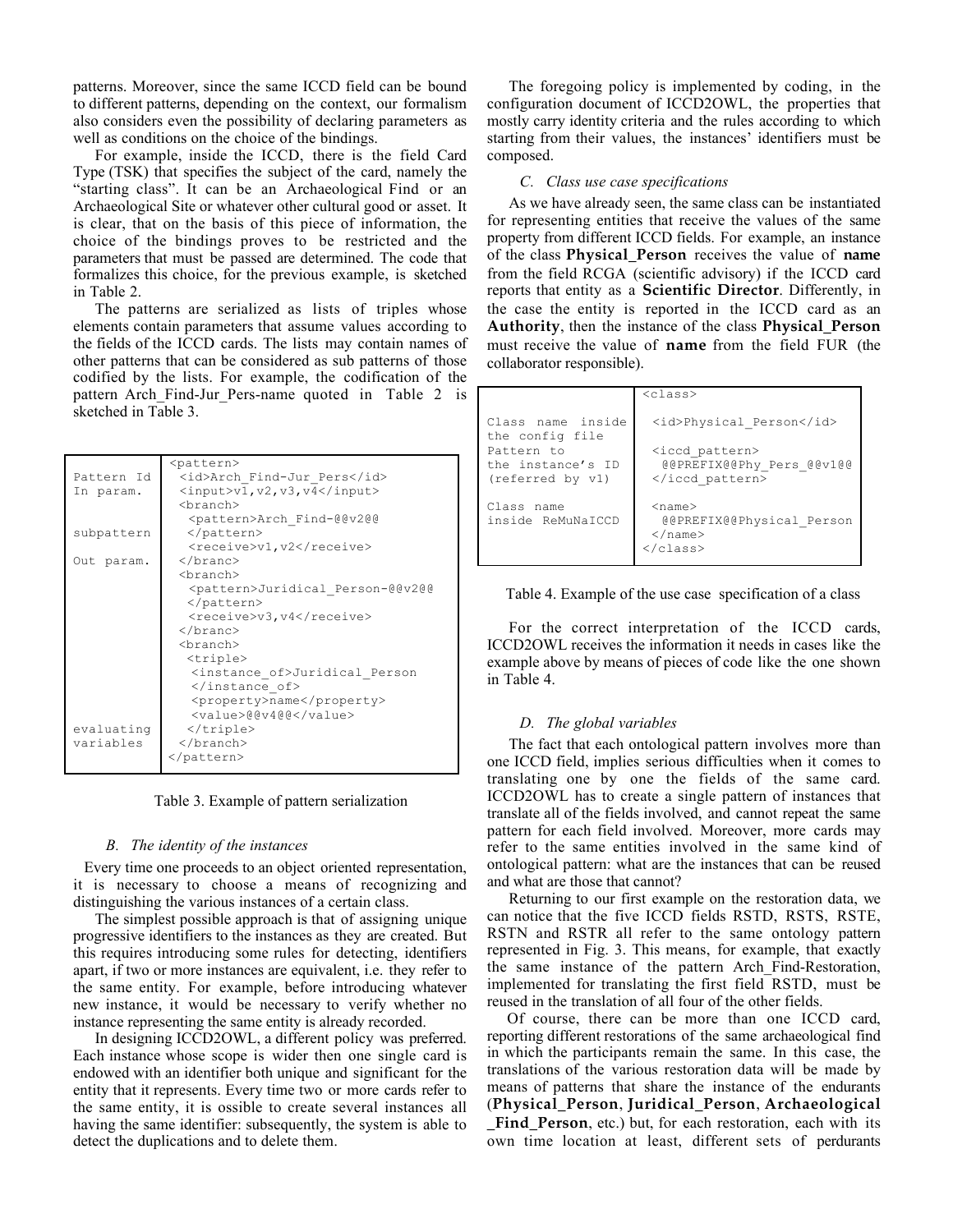(**Restoration** and **Participation)** and different **Time\_Region** must be instantiated.

In other words, if in translating RSTD the compiler creates two instances Participation\_X1 and Participation\_X2, then in translating the RSTS field the same instances Participation X1 and Participation X2 must be reused. Viceversa, to record further restorations of the same good, it will be necessary to implement new pairs of instances of Participation.

In order to manage this distinction, the configuration file of ICCD2OWL is provided with global variables that are created when certain precise fields are translated, and that remain visible in all the subsequent processes, until the end of the translation of all the correlated fields.

|               | <qlobal variables=""></qlobal>   |
|---------------|----------------------------------|
| Trigger field | <field>RSTD</field>              |
|               | <variable pattern=""></variable> |
| Pattern       | Restoration @@RSTN@@             |
|               |                                  |
|               | <variable name=""></variable>    |
| Name          | RX.                              |
|               |                                  |
|               | <condition></condition>          |
|               | <contains></contains>            |
|               | <field>TSK</field>               |
|               | <value>"RA"</value>              |
|               |                                  |
|               |                                  |
|               |                                  |

Table 5. Example of global variable declaration.

When the compiler processes the first field concerning a restoration, let us say RSTD, it creates also an instance of the global variable RX, that contains the id of the instance of the class Restoration. In this way, the information relevant to the status of the translation remains available to the processes that translate the subsequent fields RSTS, RSTE, etc.

An example of global variables codification is given in Table 5.

# *E. The configuration file*

Summarizing, the configuration file of ICCD2OWL is an XML document that contains the codifications of the following items:

- a set of ontological patterns each of which, taken as a whole, represents a not reducible conceptual structure;
- a set of mappings that represents conditional binding of ICCD fields to variables inside the ontological patterns;
- a set of mappings that bind the names used for the classes inside ReMuNaICCD, the symbolic names that represent them inside ICCD2OWL and the rule to create a new instance;
- a set of global variables and the corresponding instructions for use.

#### V. AN OUTLINE OF THE COMPILER PROCESSES

The formalism introduced above codifies the complete specifications that the compiler must apply in order to

translate either ICCD cards into ReMuNaICCD instances or, viceversa, ReMuNaICCD instances into ICCD cards.

# *A. Compiling ICCD*

Until now we have spoken about translating from ICCD to ReMuNaICCD. The following steps are performed as the ICCD file is sequentially read:

- 1. an ICCD field is read;
- 2. the appropriate variables are instantiated;
- 3. the ontological pattern is found that matches the field;
- 4. the elements of the pattern are processed sequentially; at each step one of the following cases may occur:
	- a. the element is a subpattern that contains parameters, then the parameters must be replaced by the actual values;
	- b. the element is a triple, then its elements must be instantiated using the current values of the variables;
	- c. the element is a class, then the suitable instance of the class is instantiated.

Of course, all the steps of the above process must be performed according to the rules coded in the configuration file previously introduced.

# *B. Compiling ReMuNaICCD*

After the translation, the ontology is transferred into OWLIM [19] a high-performance semantic repository, where the reasoner computes the ontological inferred closure. In order to get both the original and the inferred data in a presentation format familiar to the customer, an OWL to ICCD compiler can be of use.

The process that converts the ontological information to the original ICCD format can be described in the following steps.

For each instance of the ontology, and for each of its properties:

- 1. the ontological pattern is found that concerns the class of the instance and the property under consideration;
- 2. the appropriate variables are instantiated;
- 3. the elements of the pattern are processed sequentially; at each step one of the following cases may occur:
	- a. the element is the triple that evaluate variables, then the value of the corresponding property must be passed;
	- b. the element is a subpattern that makes references to variables, then the corresponding value must be passed, and the process restart from point 2;
- 4 . the created pattern generates a query, that will be performed on the ontology to retrieve the information about the property.

# VI. CONCLUSIONS

Formal ontologies offer a promising approach to facilitate semantic information retrieval from heterogeneous document repositories.

The objective of our ontology was to restore a minimal logical structure to the numerous data that are found in the ICCD cards and whose relation with the original context seems definitively lost.

ReMuNaICCD models a "natural" infrastructure for the accommodation of the data. A first arrangement is determined by the taxonomy of the classes and the taxonomy of the